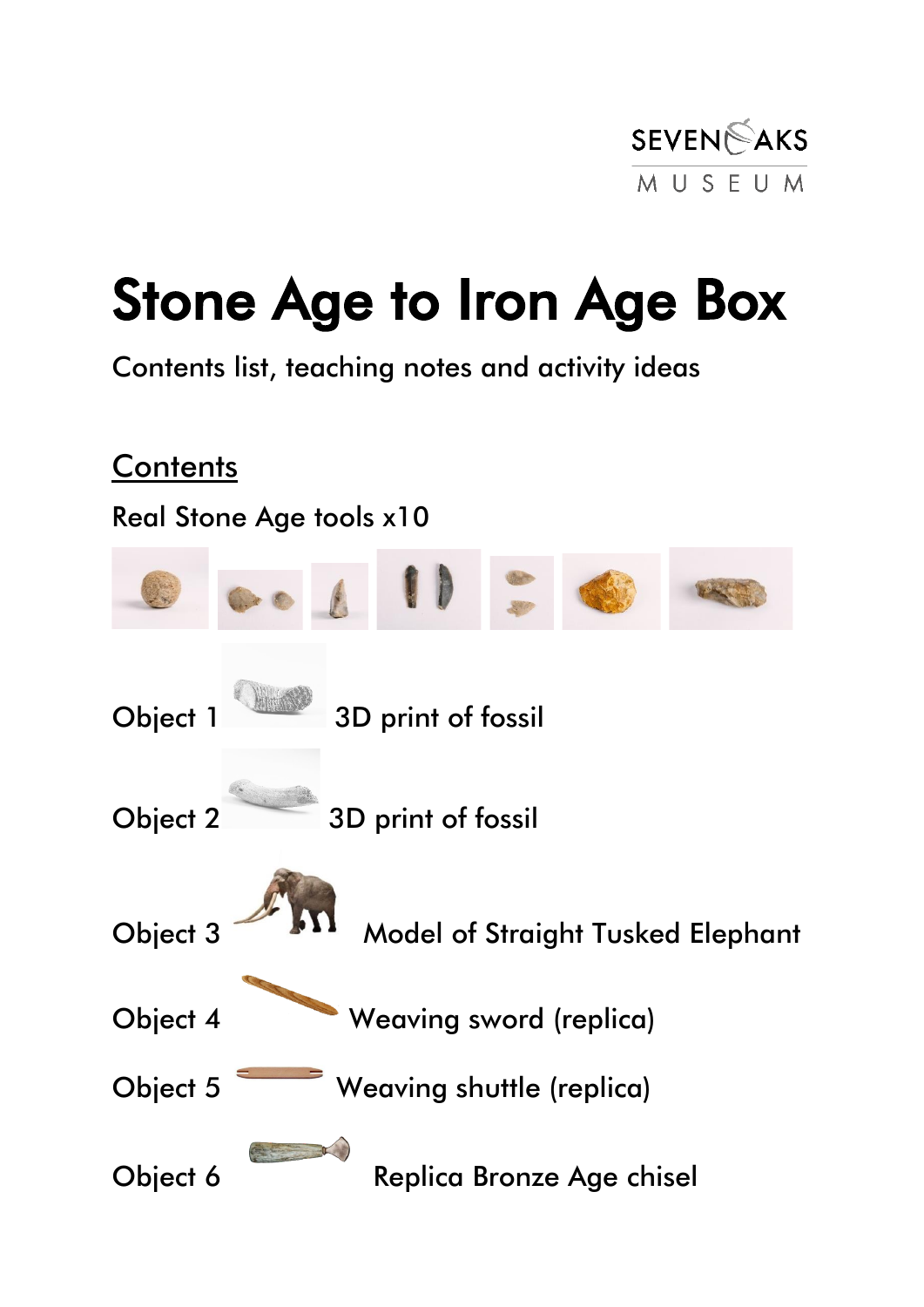|                                                                                                                    | <b>Hammershire</b><br>Nord, splashod stone coad to break fiskes off<br>analise more to styles a trust                               |
|--------------------------------------------------------------------------------------------------------------------|-------------------------------------------------------------------------------------------------------------------------------------|
|                                                                                                                    | Long, this test, sharp olong both sides or just one, used<br>the a bolls tituady owners or rectangular showed.                      |
| Amouthead<br>Small with a sharp point, althar triangular or last shaped.<br>sometimes with basis.                  |                                                                                                                                     |
| <b>Scrape</b><br>For involved tool with you thin show noter wine.<br>Used to serves animal skins, because to send. |                                                                                                                                     |
|                                                                                                                    | <b>Hand one</b><br>large bud. But but not him, large share at the<br>held and, sharest at the pointed and, Used in<br>a tiny maker. |
|                                                                                                                    | <b>Aug Send</b><br>large had. Rather at you and. Stand with a hong-<br>results hards by shing                                       |
|                                                                                                                    | Curs.<br>Church of shows, someon those where flates have<br>been study off it. The finitest wants weekend with<br>shore books.      |
|                                                                                                                    |                                                                                                                                     |

x3 Archaeology identification help sheets



Picture A Fossilised elephant tooth

© Sevenoaks Museum



Picture B Fossilised reindeer antler

© Sevenoaks Museum



Picture C ILLUStrations of Iron Age glass beads excavated from Oldbury near Sevenoaks in 1938









Picture F **ILLUST AND I**llustration of early textile weavers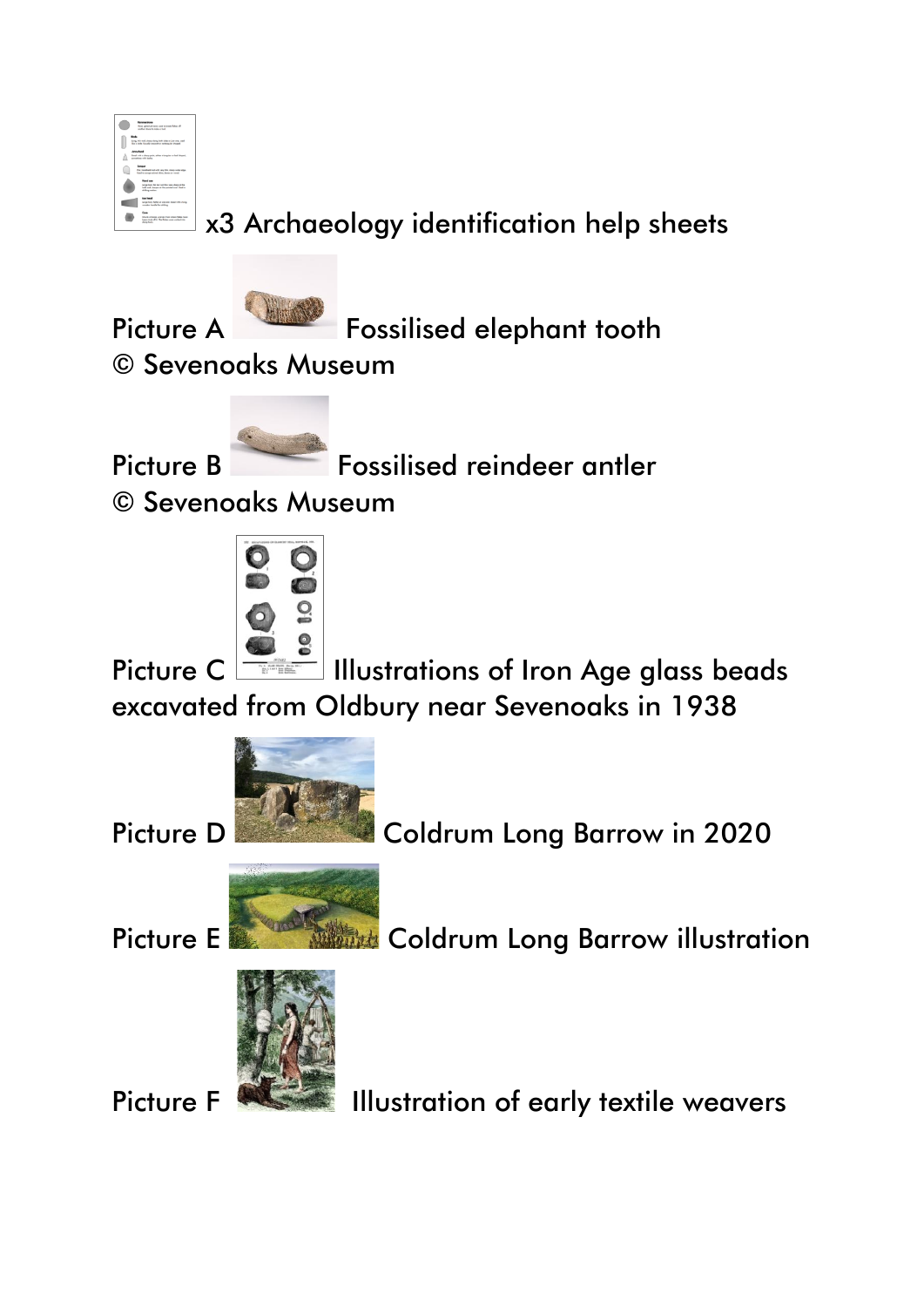Picture G Example of torc bracelet



Picture H Bronze Age axe head © Kent County Council Sevenoaks Museum



Picture I Iron Age glass bead © Museum of

London



Picture J **ILLUST III** Illustration of Bronze Age smelting

and casting



Bucket of multicoloured beads

![](_page_2_Picture_12.jpeg)

x34 lengths of string

![](_page_2_Picture_14.jpeg)

Roll of aluminium foil

x12 marker pens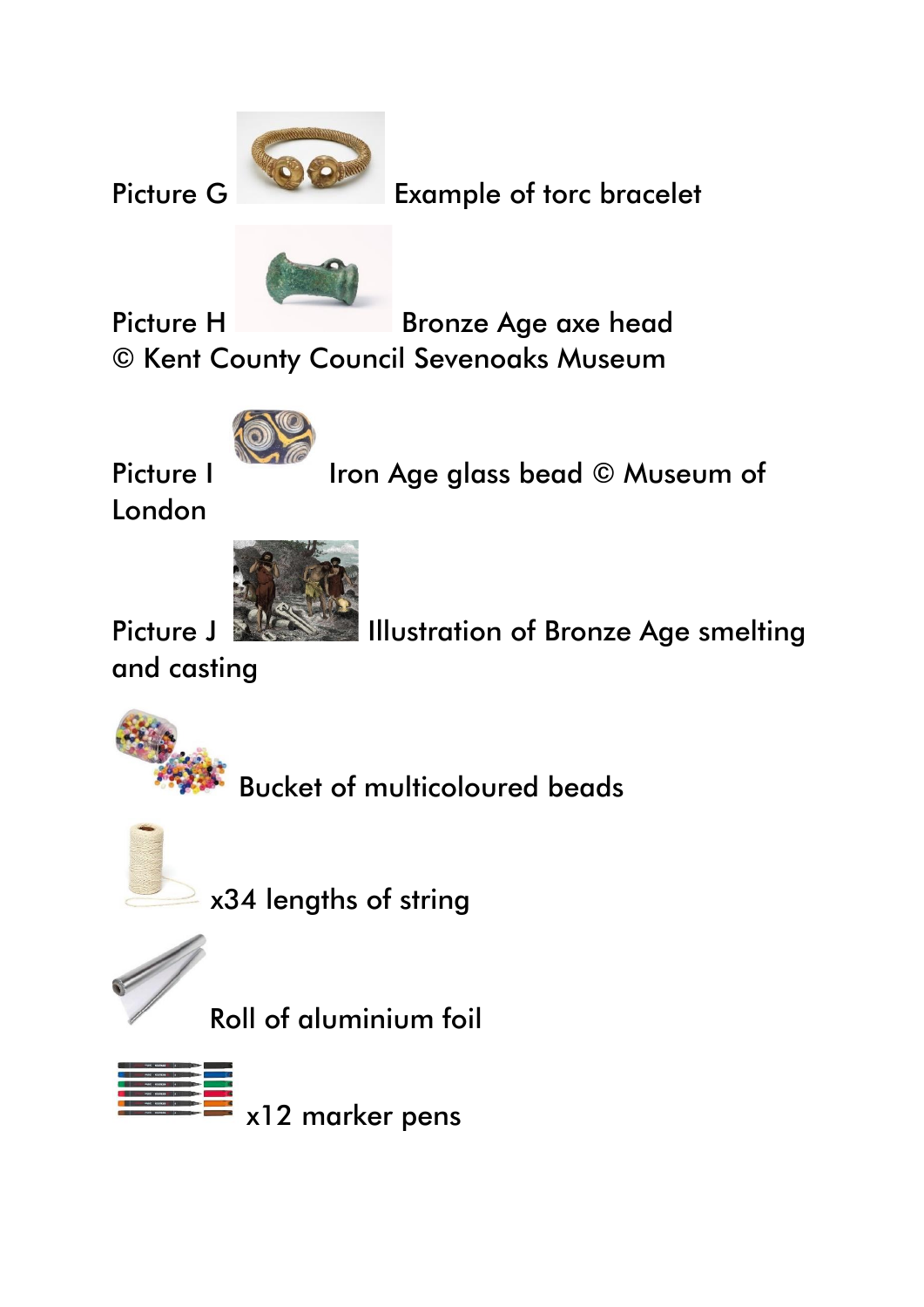### Discussions / Activities

Modern humans (homo sapiens) did not migrate to Europe from Africa until around 40,000 years ago, but evidence shows that ancestors of modern humans lived here as early as 900,000 years ago!

The geological period that these people lived through is called the Pleistocene (commonly known as the Ice Age). In fact, there were several ice ages over tens of thousands of years, with warmer intervals in between.

# $\frac{\frac{1}{\sqrt{2}}}{\frac{1}{\sqrt{2}}}}$  Mystery Objects

The objects you are looking at are 3D prints of fossils found in Sevenoaks.

It is safe to handle them a lot because they are replicas of the real objects. By looking at and feeling the objects, can you guess what they are?

Clue: Both objects are small parts of larger mammals that lived during the Pleistocene.

Object 1 is a fossilised elephant tooth, specifically a molar tooth from a Straight Tusked Elephant. Herds of these animals lived in southern parts of Britain during warmer periods of the Ice Age.

Object 3 shows what a Straight Tusked Elephant would have looked like. Picture A is a photograph of the real tooth which is kept in Sevenoaks Museum.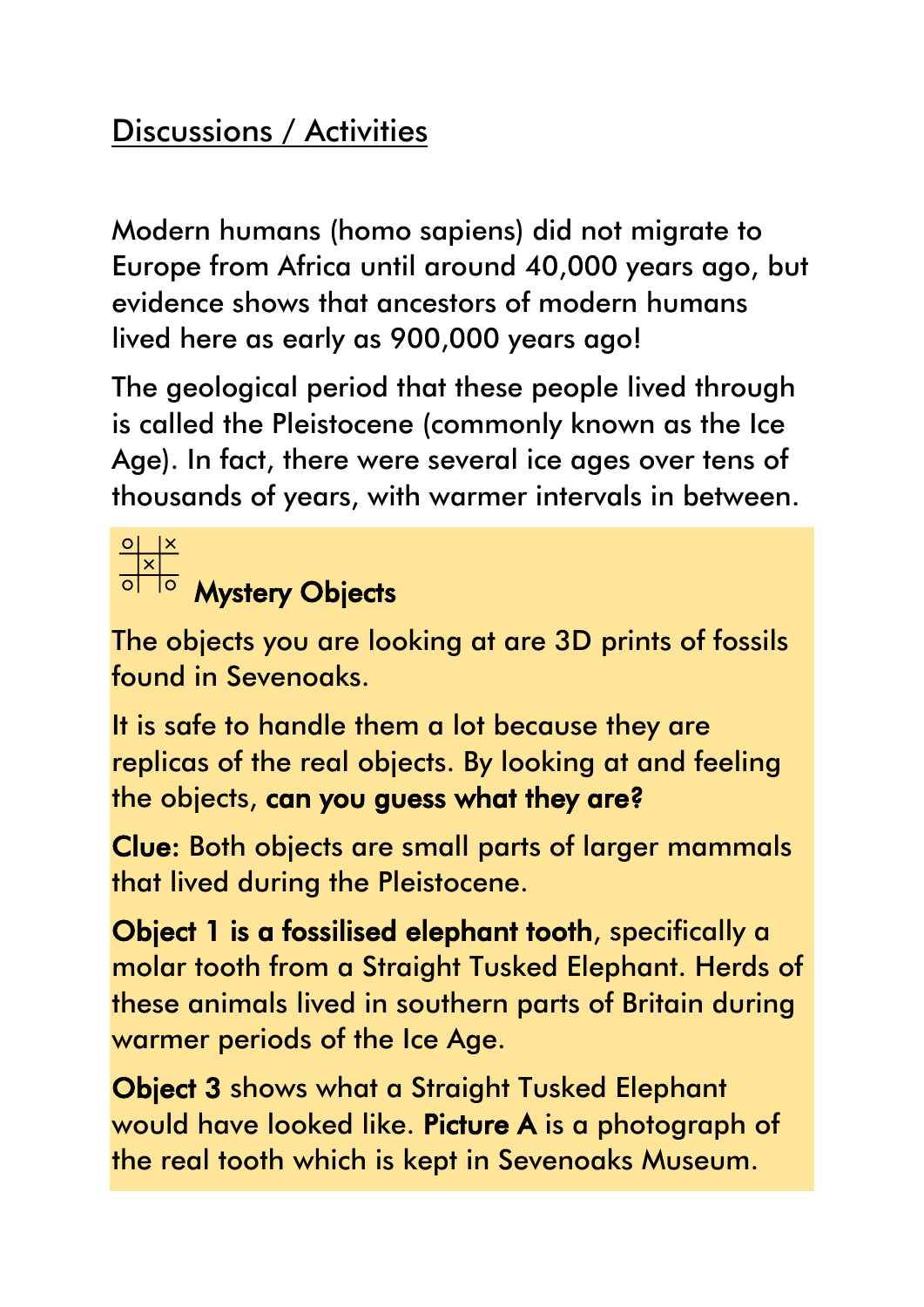#### Object 2 is the shed base of a reindeer antler.

Ice Age reindeers were similar in size to reindeers that still live in other parts of the world today.

Picture B is a photograph of the real antler which is kept in Sevenoaks Museum.

Evidence from stone tools and bones tells us that our ancestors hunted these animals and used them to make food, tools and clothing.

![](_page_4_Picture_4.jpeg)

## $\frac{\circ}{\circ}$   $\frac{x}{\circ}$ <br>Sort the Stone Age tools

Archaeologists are people who dig for historic evidence which is buried deep in the ground. It is more common to find stone objects still intact, whereas materials like wood and textiles disintegrate over time.

Look carefully at the collection of stone objects …

Work as a group to sort the tools into categories, using the Archaeology identification help sheets.

Some of these objects were found by ordinary people in their gardens.

Maybe one day you will find a Stone Age tool which you can identify!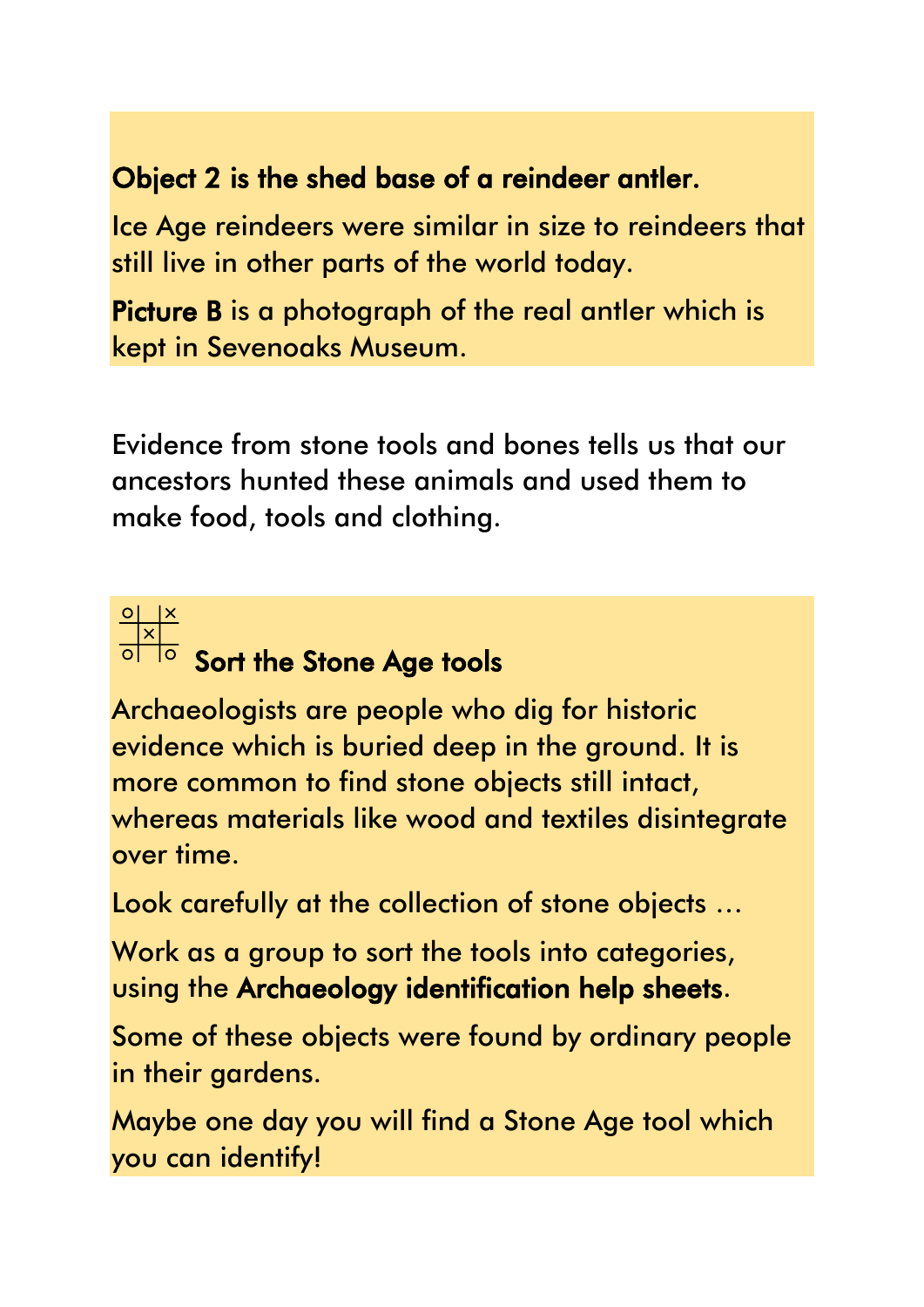In the New Stone Age (Neolithic) some people began farming and discovered how to make pottery and textiles.

### Picture F

This illustration shows people spinning fibres from a flax plant for use on a loom. A loom was used to weave the spun threads together to make fabric for clothing. This loom is an upright one, using weights to stretch the threads and ensure a tight warp for the fabric. Weaving is thought to be one of the oldest crafts in the world. (Dogs have been domesticated since the late Neolithic period.)

### Objects 4 & 5

These tiny wooden weaving tools are not real prehistoric artefacts, but they demonstrate the tools used with traditional looms.

**Object 4** is called a weaving sword. The weaving sword holds sections of lengthwise threads apart to allow the crosswise threads to go over and under. Object 5 is a shuttle, used to carry the crosswise threads through the lengthwise threads.

Early weavers used animal bones as well as wood to make tools like this.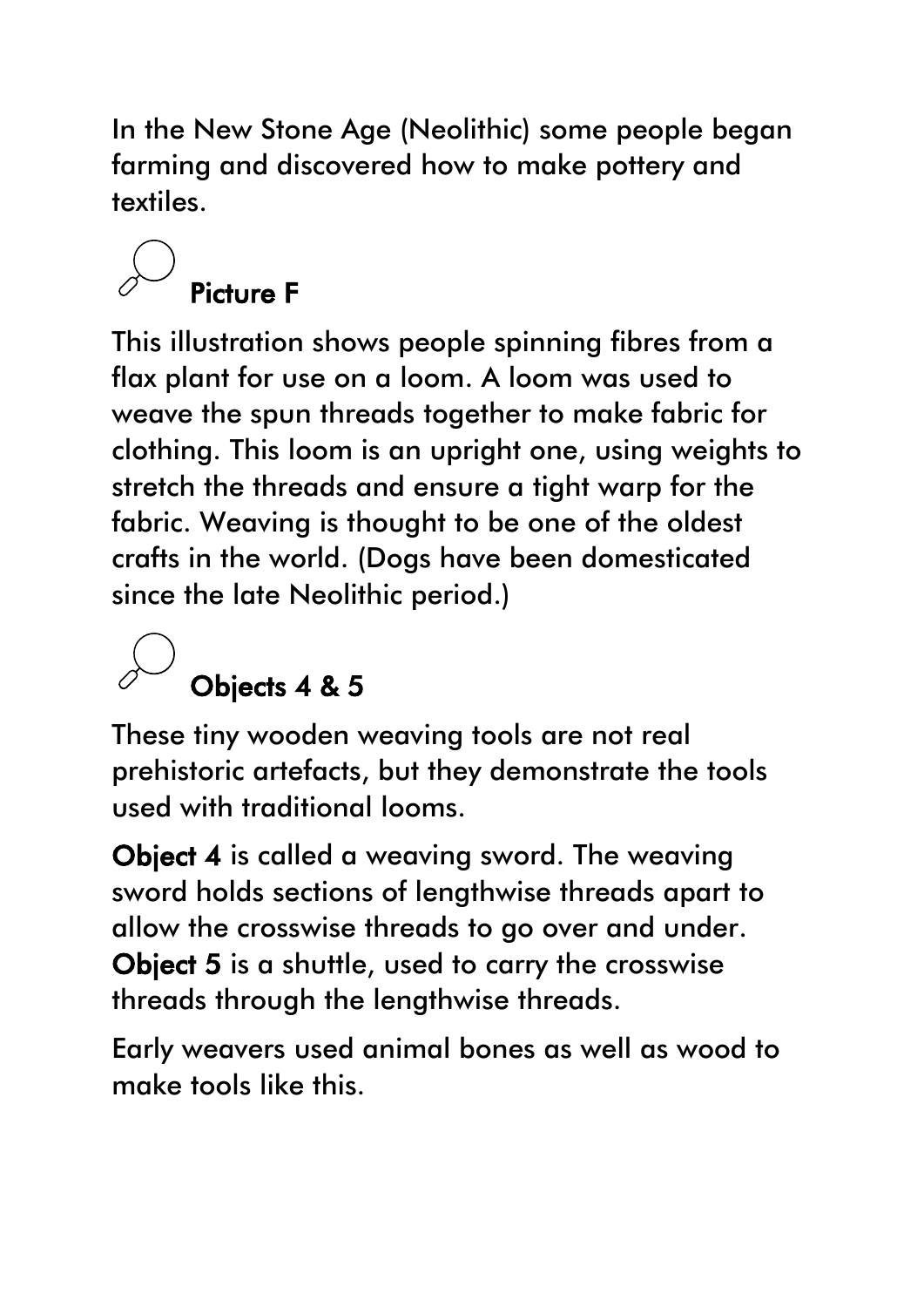Picture D is a photo of Coldrum Long Barrow, part of a Neolithic burial site built in around 4,000 BC.

Picture E is an artist's impression of how the site looked at the time it was built.

Stone monuments like this are evidence that Neolithic people had complex spiritual beliefs.

In around 2500BC, people in Britain discovered copper and tin and learnt how to work with these metals to create bronze. Bronze replaced stone as the preferred hard material for making tools and weapons.

Object 6 is a replica cast from a Bronze Age chisel, with a wooden handle added to show how it would have originally looked.

Picture F is a Bronze Age axe head which is on display at Sevenoaks Museum.

Picture J illustrates the method of smelting and casting which Bronze Age people used to make tools such as these.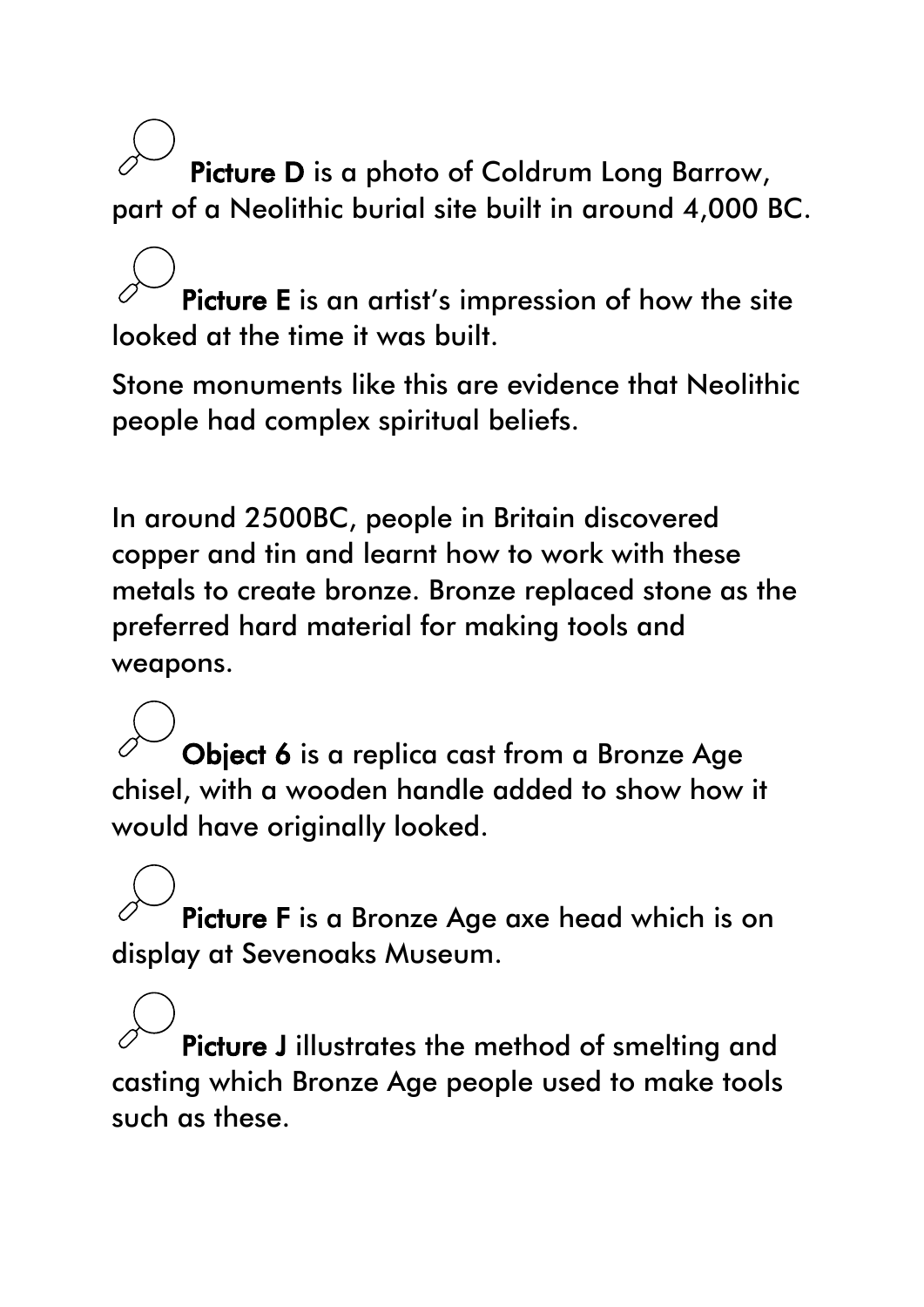Whilst earlier peoples were nomads (moved around), some Bronze Age people were more settled. Villages were built and farming became widespread.

From around 750BC, iron and steel replaced bronze as the popular common metal for making tools and weapons. In the Iron Age it was common for people to live together in groups. Celtic tribes populated Kent.

### Picture F is an illustration of a typical hill fort.

Hill forts were settlements located on elevated ground to provide a defensive advantage.

Oldbury Hill is an example of one such location not far from Sevenoaks, which was built between 150 - 50BC.

Belgic tribes migrated to Kent from about 200BC, from what is now northern France, not long before the Roman invasion of Britain.

Picture G is a photograph of Belgic pottery fragments excavated from Oldbury which are now held at Sevenoaks Museum. They date from around 100BC. You can see the pottery has been decorated with combed patterns. The pottery was strengthened with grog (ground up shells) which is what gives it that visibly coarse texture.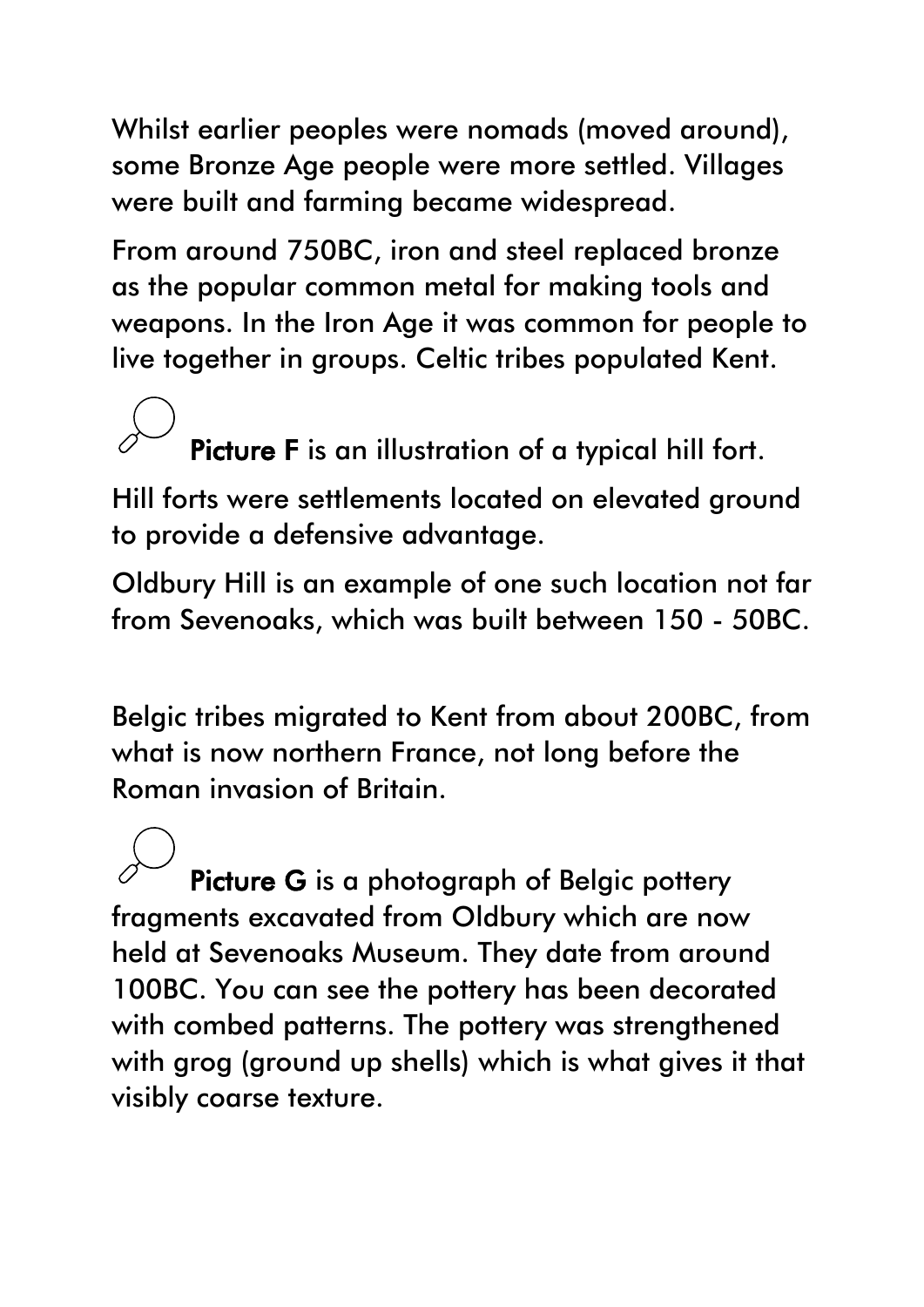Picture C shows drawings of Iron Age glass beads also excavated from Oldbury hill.

Picture I is a similar bead held in the Museum of London.

These spiral designs were common in the Iron Age, and they are actually known as 'Oldbury type' beads.

The existence of decorative glass beads like this suggests that people wore them as jewellery, but the beads may have had other practical uses.

![](_page_8_Picture_4.jpeg)

This is an Iron Age torc bracelet held in the British Museum. It was found in Snettisham, Norfolk.

It was common for the Celts and other ancient cultures to wear torcs on the wrist or neck.

They were made using metals such as gold, silver, copper, iron, and bronze.

They were formed either with smooth, hollow, or twisted bands. Several bands could be twisted around themselves or spiralled around a core of iron or even wood.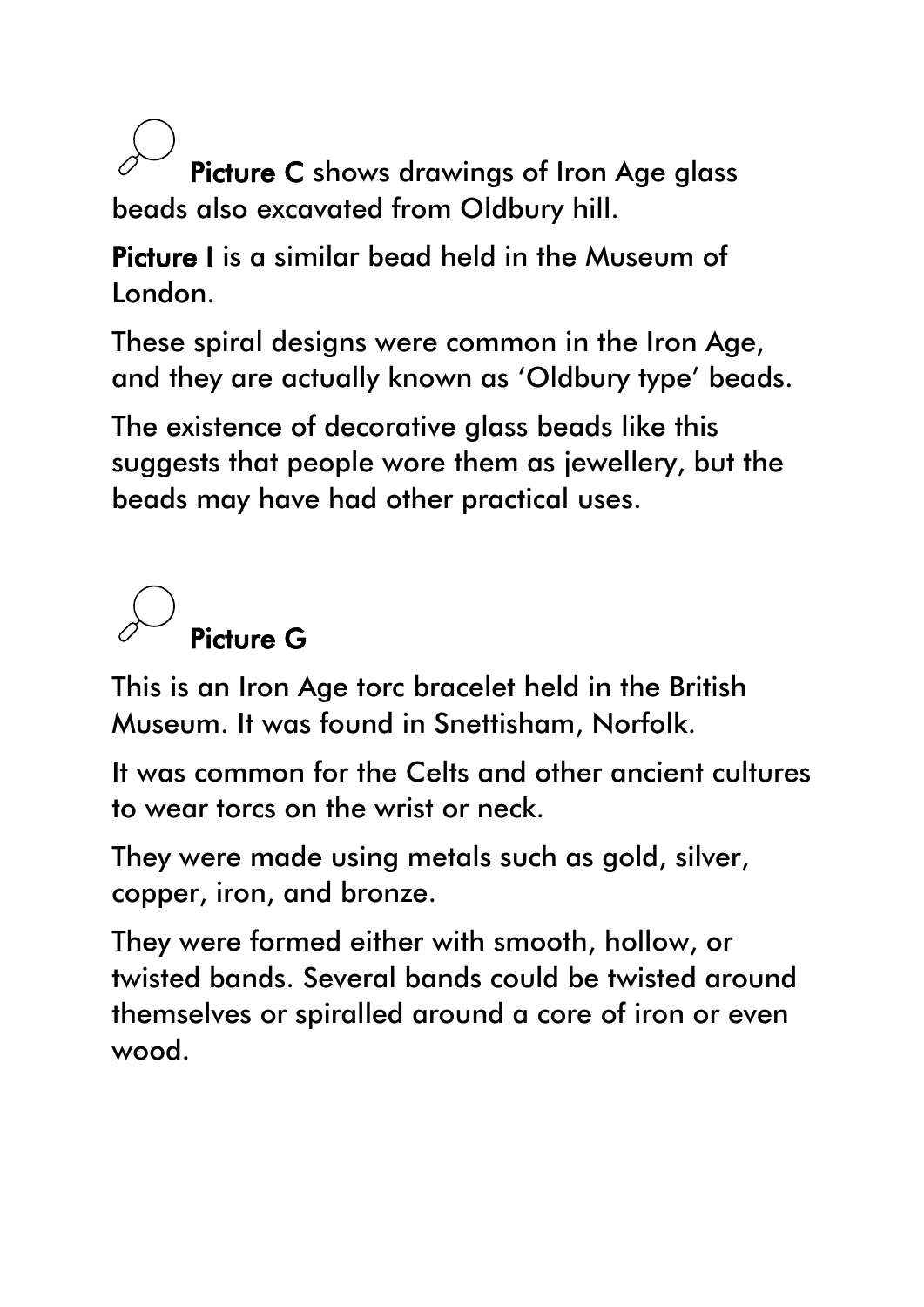![](_page_9_Picture_0.jpeg)

### Bead bracelet:

![](_page_9_Picture_2.jpeg)

### Choose 2 or 3 coloured beads from the pot

![](_page_9_Picture_4.jpeg)

#### Use the markers to decorate your beads

![](_page_9_Picture_6.jpeg)

Thread them onto a piece of string and get a friend to tie it for you